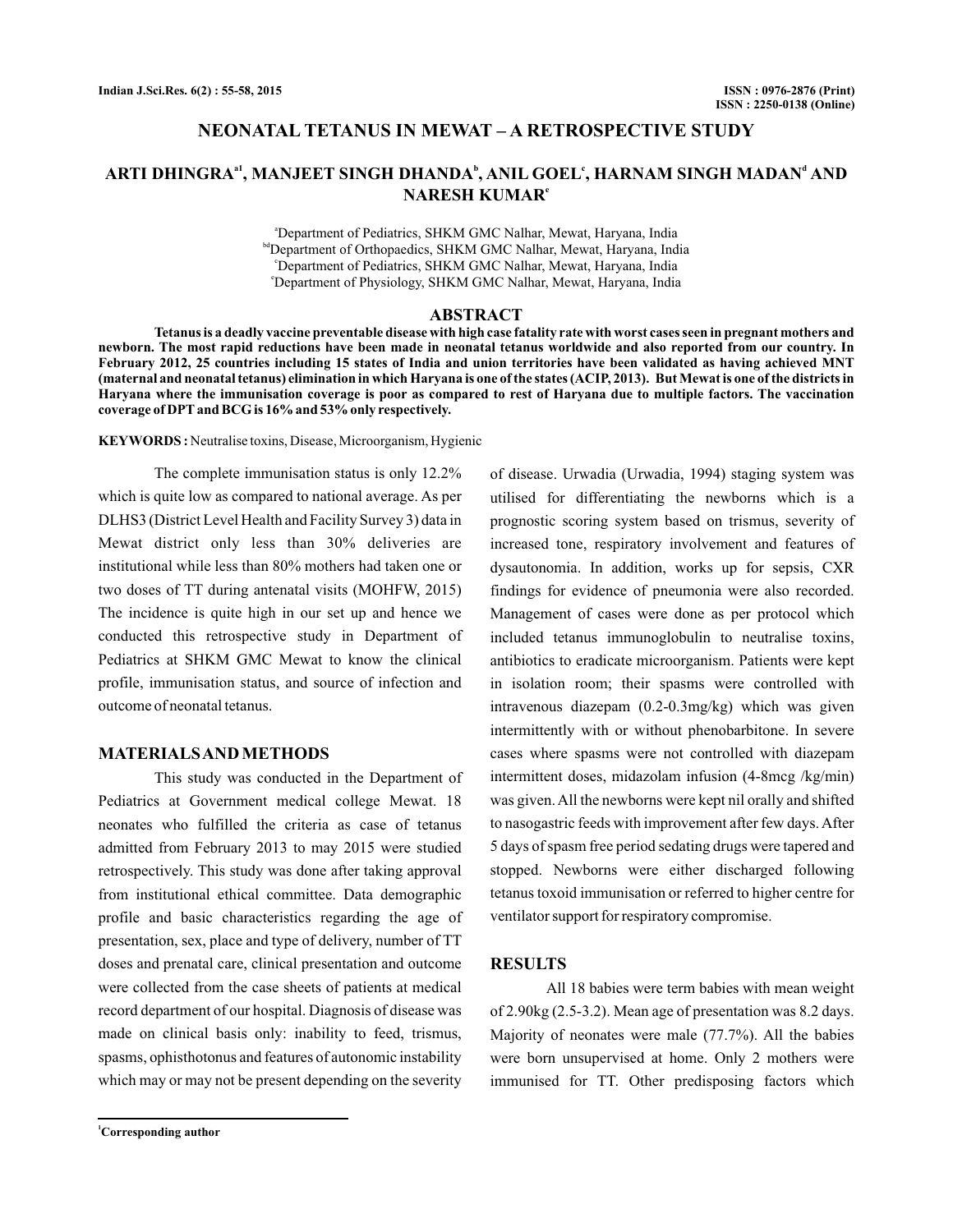| <b>Characterstics</b> |                      | <b>No of Cases</b>       | $\frac{0}{0}$ |
|-----------------------|----------------------|--------------------------|---------------|
|                       | Male                 | 14                       | 77.7          |
| Gender                | Female               | 4                        | 22.3          |
| Maternal              | 0                    | 16                       | 88.9          |
| Immunisation          |                      | 0                        | $\theta$      |
| Doses of TT           | $\mathfrak{D}$       | $\overline{c}$           | 11.1          |
| Home delivery         |                      | 18                       | 100           |
| Source of             | Umblical sepsis      | 4                        | 22.22         |
| infection             | Head shaving         | 5                        | 27.77         |
|                       | Circumcision         | $\mathfrak{D}$           | 11.11         |
| Clinical features     | feeding Difficulty   | 18                       | 100           |
|                       | Fever                | 3                        | 16.66         |
|                       | Autonomic instabilty | 8                        | 44.44         |
|                       | ophisthotonus        | 12                       | 66.67         |
| Udwadia               | Stage 3              | 14                       | 77.78         |
| staging               | Stage 4              | 4                        | 22.22         |
| Outcome               | Discharge            | 6                        | 33.33         |
|                       | Death                | 8                        | 44.44         |
|                       | <b>LAMA</b>          | $\overline{2}$           | 11.11         |
|                       | Referred             | $\mathfrak{D}_{1}^{(1)}$ | 11.11         |

**Table 1: Demographic and Clinical Profile of Patients With Neonatal Tetanus**

attributed to the disease were found to be umbilical sepsis  $(22.2\%)$ , head shaving  $(27.7\%)$  and circumcision  $(11.1\%)$ . Difficulty in feeding was universal feature in all neonates. Ophisthotonus and autonomic instability was present in 66.67% and 44.44% cases respectively both of which indicate the severity of disease. As per prognostic scoring system (Urwadia, 1994), majority of cases belonged to grade 3 (77.7%) and grade 4 (22.2%). The clinical spectrum of disease is mentioned in table 1.Mean duration of stay was 8.1 days.

## **DISCUSSION**

Tetanus continues to be described as silent killer as many neonatal deaths from remote and difficult to access areas remain unreported. Mewat is a rural underdeveloped district of Haryana which comprises of uneducated especially low female literacy rate, low economic status, families having many children (census-mewat2011, census-Haryana2011). Ignorance, negligence and prevalence of socio cultural taboos are very high among Meo population which besides causing harm and disease among the people, also contribute to poor statistics of health indicators of Haryana and country. So far as the immunisation status of the under 5 children (DLHS-3) data,

Mewat occupies the bottom 5 position in the country. Our study also observed similar results. Only 2(11.1%) mothers were completely immunised and none of the mother was delivered at hospital. As per Haryana key indicators, these statistics are much lower in Mewat.As per the DLHS-4 data (MOHFW-2015), 52.1% of children were fully immunised, out of which 51% coverage were in rural Haryana only. None of the delivery was conducted in hospital which is contrary to the reports of DLHS-4 data of Haryana that percentage of institutional delivery is 77% in Haryana and 74% in rural area. It was observed by Gupta et al that complete prenatal immunisation with TT during pregnancy (2 doses one month apart) was associated with 88% reduction in the risk of neonatal tetanus among the newborns (95% CI 59%-98%) ( Gupta et al,1998). Another review article from Pakistan also summarised that the key intervention to reduce neonatal mortality from neonatal tetanus is vaccination of pregnant woman with TT %) (Khan et al, 2013). Therefore this area needs special mention as far as strengthening of implementation of immunisation programme and it requires very sincere efforts at every level in health care system.

Neonatal mortality in our study was 44.4% which is similar to other studies. Poudel et al (Poudel et al, 2008)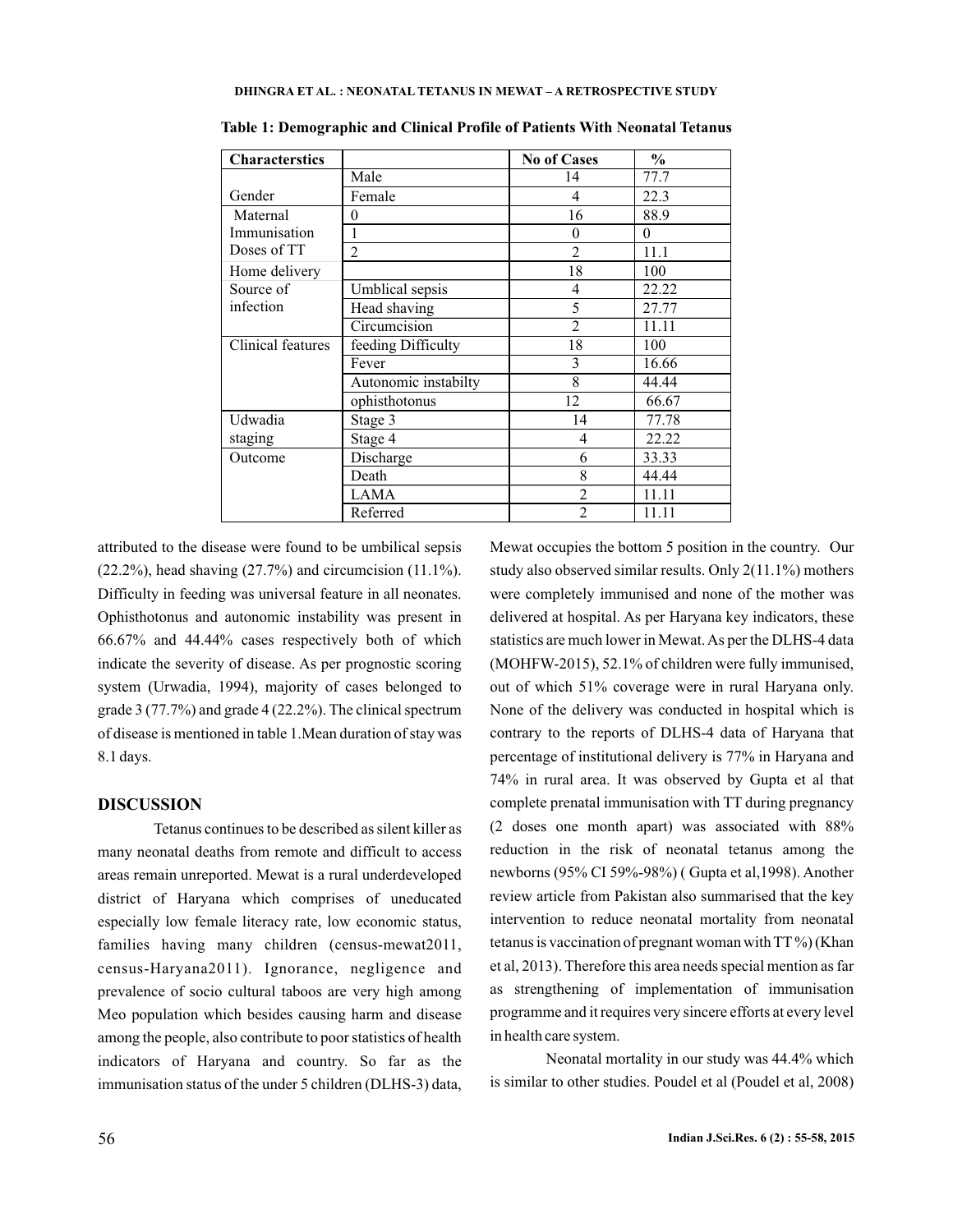reported neonatal mortality in 40% of cases while Quddus et al (Quddus et al., 2002) found that the case fatality rate among the NNT cases admitted to the district hospital was 62%. The unhygienic practice that contributed most to the high mortality rate in the area was the use of soil as delivery surface ( $OR = 3$ , 95% CI: 1.1–9.1). Causes of mortality in our study were sudden cardio respiratory arrest secondary to arrhythmias and sympathetic over activity in 5 patients, two patients died of septic shock and patient died of disseminated intravascular coagulation. High mortality was probably due to more severity of disease at presentation as suggested by Urwadia scoring and may be because of associated sepsis in three patients.

Home delivery was seen in all cases which again emphasizes the role of hygienic birth practices are must for prevention of this dreadful disease. Institutional deliveries, training of birth attendants, availability of clean delivery kits are important tools which can really eliminate this disease in this area. Umbilical sepsis (33.3%), circumcision (33.3%) Head shavings (55.55%) were other associated sources of infection requiring admission. Antia-Obong found in their series that 33% of infants with tetanus were also bacteraemic most commonly from infected umbilical cord stump (Antia et al,1992). Traditionally, circumcision is done by barbers, or quacks in majority of cases in this Mewat region of Haryana and there is culture of application of kajal, cosmetic powder, sindoor to the umbilical stump for early fall of the umbilical cord which may act as portal of entry for bacteria and hence the disease especially in setting where there is no antenatal vaccination of the mother. Goel Aet al also concluded socio cultural taboos like application of unclean substance was associated with neonatal sepsis in 76.4% cases and 13.7% developed neonatal sepsis following circumcision (Goel A et al ,2015) .Poudel et al reported umbilical sepsis as cause of infection in all 5 neonatal cases included in this study of Nepal. Richard Onalo et al reported home delivery in 80% cases in their study. They found umbilical sepsis and traditional uvulectomy as precipitating factors in their study (Richard et al, 2015).

### **CONCLUSION**

Maternal and neonatal tetanus is a disease that strikes down the poorest of poor and most vulnerable, especially women and their newborns living in areas with limited access to health services and poor hygiene. Recent initiatives to strengthen the health systems and improve access to immunisation services such as Mission Indradhanush will no doubt contribute to the country's ability to sustain this achievement .These crucial steps can play a key role in eliminating the disease in areas like ours which is full of social taboos and beliefs.

### **REFERENCES**

- Centres for Disease Control and Prevention. Advisory Committee on Immunisation Practices (ACIP). Recommended Immunisation Schedules for Persons Aged 0 through 18 years and Adults Aged 19 years and older. United States,2013. MMWR.2013; 62(Suppl1):1-19
- Ministry of Health and Family Welfare. DLHS-3(2007- 2008). Available from www.rchiips.org/pdf/rch3/ state/Haryana.pdf.Accessed on 28April 2015.
- Udwadia F. E., 1994. Epidemiology. In: Tetanus, vol 1(ed FE Udwadia) Oxford university Press, Bombay, pp7-18.
- Available from: www.census2011.co.in/census/ district/226-mewat.html. Accessed on 28 April 2015.
- Available from: www. census2011.co.in/census/state/ Haryana. html. Accessed on 28 april 2015
- Ministry of Health and Family Welfare, DLHS-4(2012- 2013). Available from nrhm-mis.nic.in/ DLHS4/Haryana/ Haryana.pdf. Accessed on 28 april 2015.
- Gupta S. D. and Keyl P. M., 1998. Effectiveness of prenatal tetanus immunisation against neonatal tetanus in a rural area in India. Pediatr Infect Dis. J., (4):316-321. **17**
- KhanA.A., ZahidiaA. and Rabbami F., 2013. Interventions to reduce neonatal mortality from neonatal tetanus in low and middle income countries: A systemic review BMC Public Health, 13(322).